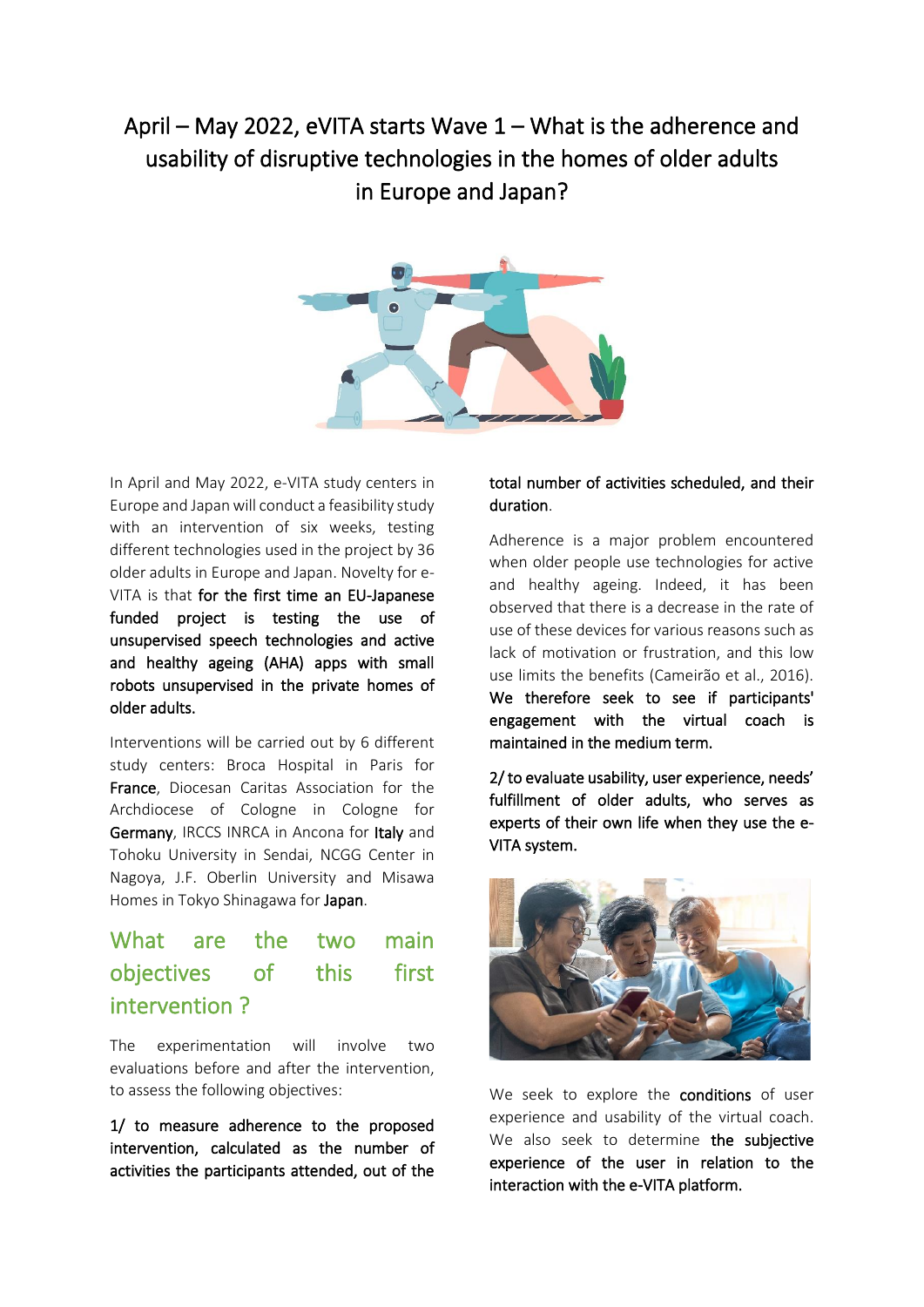Furthermore, the fulfilment of universal psychological needs, such as competence, relatedness, popularity, stimulation, meaning, security, or autonomy, can be a major source of positive experience with interactive technologies (Hassenzahl et al., 2010). The use of interactive technology is assumed to be driven by overarching universal psychological needs and the fulfilment thereof, which in turn improves quality of life, life satisfaction and having a meaning in life (Diener & Ryan, 2008). Consequently, interactive technologies can be conducive to subjective and psychological wellbeing when they fulfil psychological needs.

## What technologies will be tested and how will they be tested?

The e-VITA virtual coach will provide personalized recommendations and interventions, for sustainable wellbeing in a smart living environment at home through different technologies that will be tested during the intervention with different uses cases associated. Studies centers will use a randomization technique to randomly assign older adults to the use of the different coaches in the project.

#### Coaches

The coaches in e-VITA consist of social robots, that will interact with the users and are guided by apps; These are Nao Robot, Gatebox 3D-Hologram, and CelesTE a more spiritual device, substituted by DarumaTO for the Japanese culture.



#### How will the devices and the interaction be tested ?

- Everyday activities: when the user returns home, the virtual coach will welcome him/her. It will support the user in daily life by interacting with them through dialogue, singing, situationally appropriate behaviors such as comforting or motivating words. The virtual coach will also be able to provide reminders about activities of daily living.
- The question-and-answer functionality: The user can ask questions to the coach who will search in specific AHA knowledge graphs, and on the Wikipedia website for the answer.

#### **Sensors**

to detect physiological parameters, physical activities of the users, and safety as well as environment aspects in the private homes.

• Wearables sensors are Netatmo, Deltadore Tydom platform, Oura Ring, Medisana Smartband, Neu XB-01.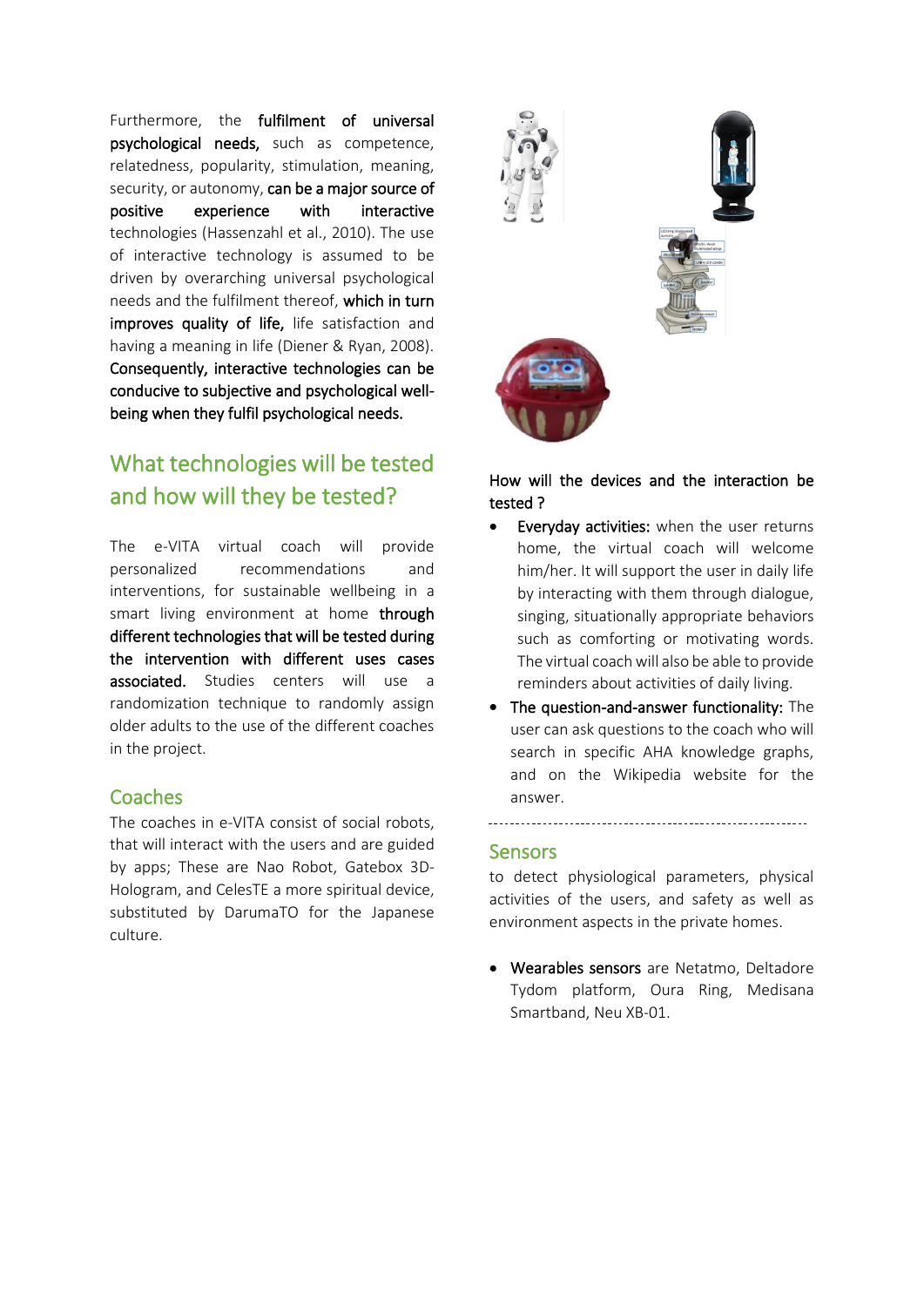

• Environmental sensors: Wireless motion detector DeltaDore DMB-TYXAL, Dual technology wireless motion detector DeltaDore DMBD TYXAL+, Opening magnetic sensor DeltaDore DO TYXAL+, DeltaDore sensors connectivity‐X3D wireless protocol.

How will they be tested? Environmental monitoring: The virtual coach will be able to monitor the user's environment and alert the family or emergency services if problems are detected.

#### **Smartphones**

will be used to have access to the end-user's platform composed of the Privacy Dashboard, the Chatbot and the Social Platform.



*Figure 1 Image of a Chatbot*

Through those applications, the end-users will be capable of managing his/her data, receive information on the healthy nutrition and physical & cognitive exercises, and information about social events encouraging users to share their interests.



*Figure 2 Screenshot from the Social Platform - Group of Interest*

#### How will they be tested?

- Health activities: The virtual coach can offer the user physical exercises and cognitive training through mini games, for example. It can also offer nutritional advice and support for physical therapy exercises.
- Social activities: The virtual coach will participate in the user's social life by sending messages from family and/or friends, but also by responding to them with the user. In addition, the virtual coach will be able to link the user to social events.

### The human coach:

e-VITA is aimed at younger older adults, it is then essential for the implementation of the intervention to provide a support that is not only virtual but also human. At least one human coach will be recruited by each study center and will have an important role :

Teaching users on e-VITA virtual coach (usage, maintenance, support). Regular phone calls are planed between the human coach and the users to answer questions and provide support (e.g. explain the appropriate use of a virtual coach). If needed, users will be contacted, trained and supported by the team of researcher daily. The human coaches will also organize real personal meeting of the older adults in the local community once a week.